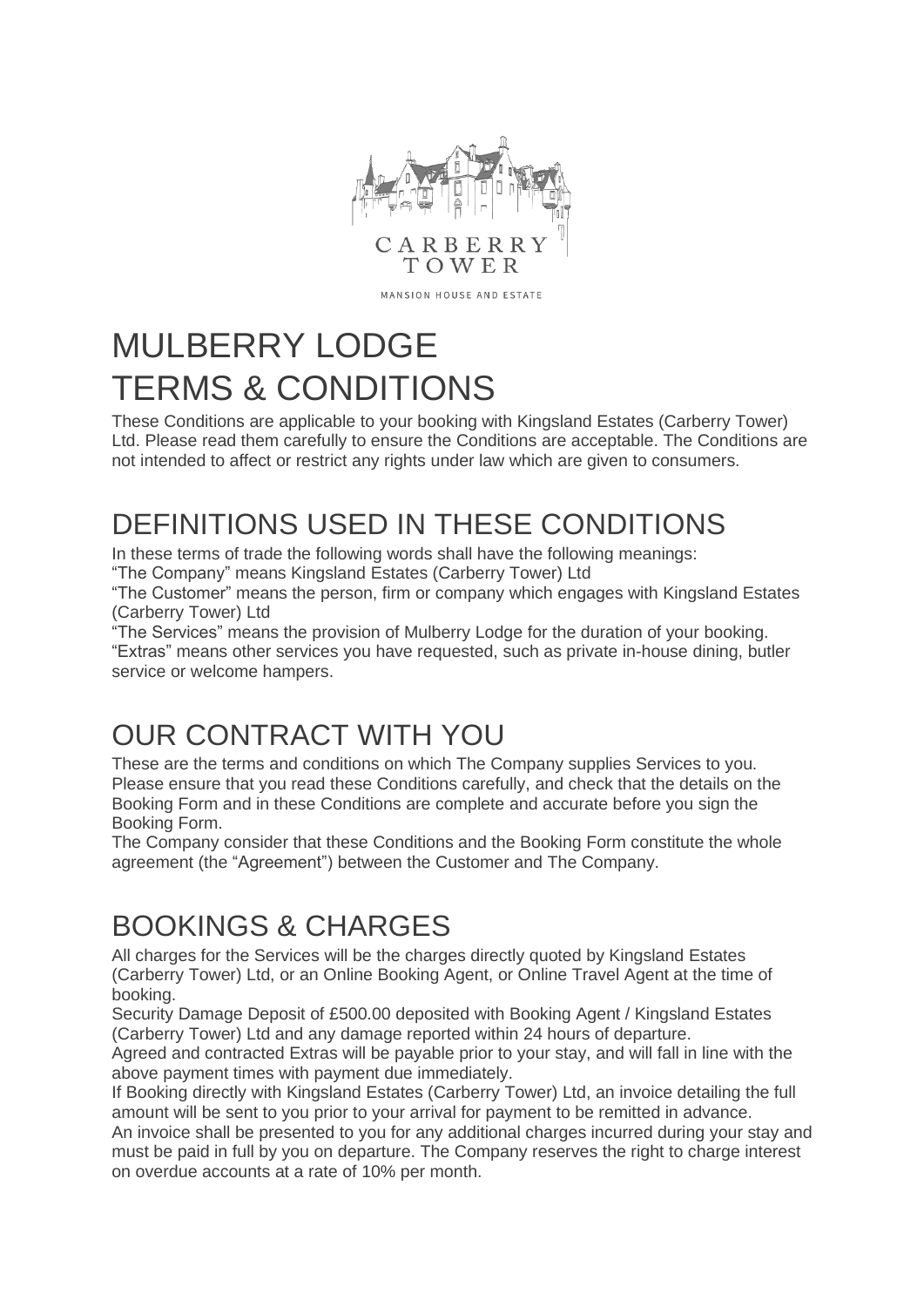All queries relating to amounts invoiced must be notified in writing to the Company within 7 days of the date of the Booking invoice.

Kingsland Estates (Carberry Tower) Ltd accepts all major Credit and Debit cards. If the Customer fails to make payment of any charges by the due date outlined above, then, without Prejudice to any other rights or remedy available to the Company, the Company shall without liability to the Customer be entitled to cancel the booking.

## CONFIRMATION BY THE CUSTOMER

The Booking Form must be returned by the Customer and received by Kingsland Estates (Carberry Tower) Ltd within 2 days of the date of issue for confirmation of the booking to be granted. If the Booking Form incorporating these Conditions is not received by us within this period, The Company reserves the right to release the booking.

#### CANCELLATION BY THE COMPANY

The Company may cancel the provision of the Services and forthwith terminate this Agreement and the rights granted to the Customer if:-

Carberry Tower or Mulberry Lodge has to be closed for reasons beyond the Company's/Customer's control.

The Client is in arrears with any payment due to the Company.

## CANCELLATION BY THE CUSTOMER

Cancellation of The Booking fewer than 60 days before arrival:

No refund will be given if cancelled fewer than 30 days prior to arrival date.

A 50% refund will be issued if cancelled 30 days or more prior to original arrival date – if an alternative date is requested, we will do our best to accommodate, however, the above payment terms will remain and any monies already paid, shall be held by the Company in trust and secured against the alternative date agreed.

All Summer (June, July and August) and Christmas & New Year Bookings require full payment at time of booking and are non-refundable.

### LIMITS OF LIABILITY

The Company's total liability in contract, arising in connection with the performance or contemplated performance of this agreement shall be limited to the fees paid to The Company by the Customer; and The Company shall not be liable to the Customer for any losses, costs, expenses or claims for indirect or consequential loss or damage of any kind whatsoever (howsoever caused) which arise out of or in connection with this agreement.

#### INDEMNITY

The Customer shall keep The Company indemnified against all costs, claims, demands, expenses and liabilities of whatsoever nature suffered or incurred by The Company or by third parties and caused in whole or in part, or arising out of any act or omission of the Customer (or members of the Customer's group) in connection with the Services, or any breach or default on the Customer's part under these Conditions.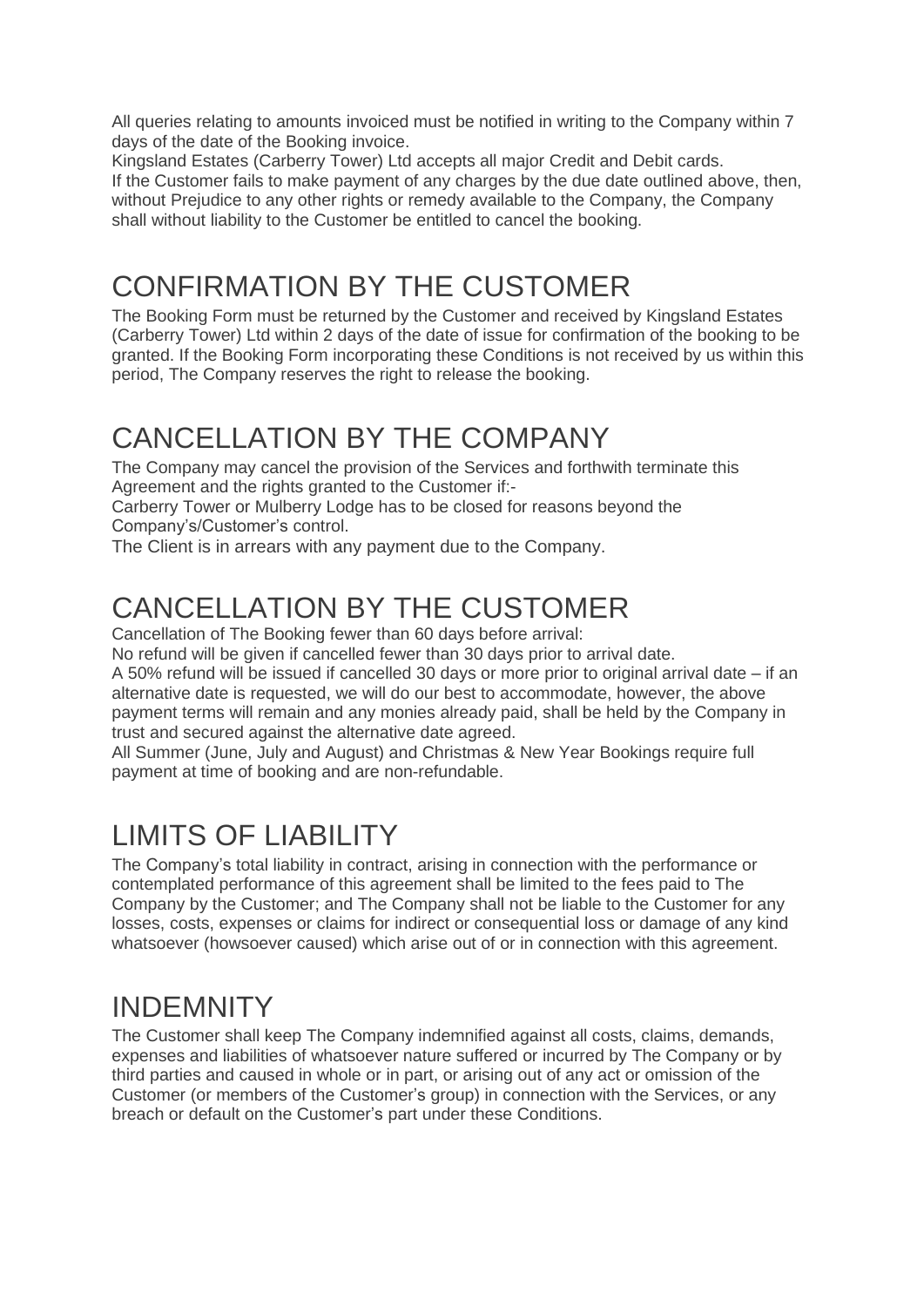## BAD WEATHER AND OTHER CIRCUMSTANCES BEYOND THE CONTROL OF THE COMPANY

The Company reserves the right to defer the date of delivery or to cancel the provision of the Services if it is prevented from or delayed in the carrying on of its business due to circumstances beyond the reasonable control of The Company including, without limitation, acts of God, governmental actions, war or national emergency, riot, civil commotion, fire, explosion, flood, epidemic, lock-outs, strikes or other labour disputes (whether or not relating to either party's workforce), or restraints or delays affecting carriers or inability or delay in obtaining supplies of materials.

## THE CUSTOMER'S RESPONSIBILITIES

Mulberry Lodge is a luxury property valued at well over £600,000.

The maximum number of guests allowed to stay in the property is 8 including children. You are **NOT** permitted to invite additional guests to join you in the property at any point during your stay.

During your stay, no displays or decorations are to be affixed in any way to any part of the property.

In the colder months, if operating the wood burner, the following conditions apply: Only wood supplied by the Company can be burned on the wood burner.

Newspapers, kindling and bags of wood can be purchased from the Company and added to your pre-arrival package should you require them.

#### **To lay and use the fire correctly:**

(We advise the Customer utilises the person in their group with the most experience of using real fires).

- Scrunch up around 15 sheets of newspaper into loose balls and pack them into the base of the fire.
- Lay around 6-8 lengths of kindling wood on top of the newspaper in a criss-cross formation.
- Light the fire by lighting various corners of the scrunched-up newspapers in the base.
- Open the vent on the door to help create a draw of air and the fire will naturally establish.
- Close the door fully and enjoy.
- When the fire is established, close the vent to whatever level you require to maintain the fire and level of heat you may prefer.
- The handle of the door and the cast iron of the woodburner will become extremely hot through use. You MUST use the protective glove provided to open and close the door and to add wood during use and ensure ALL guests are made aware of the need to stand away from the fire and NEVER touch it during use.
- Even when the fire dies out, the woodburner will remain hot for a number of hours afterwards, so be careful NOT to touch it without using the glove provided.
- To ensure the best fire and to avoid hot sparks landing on the carpet, always close the door during use.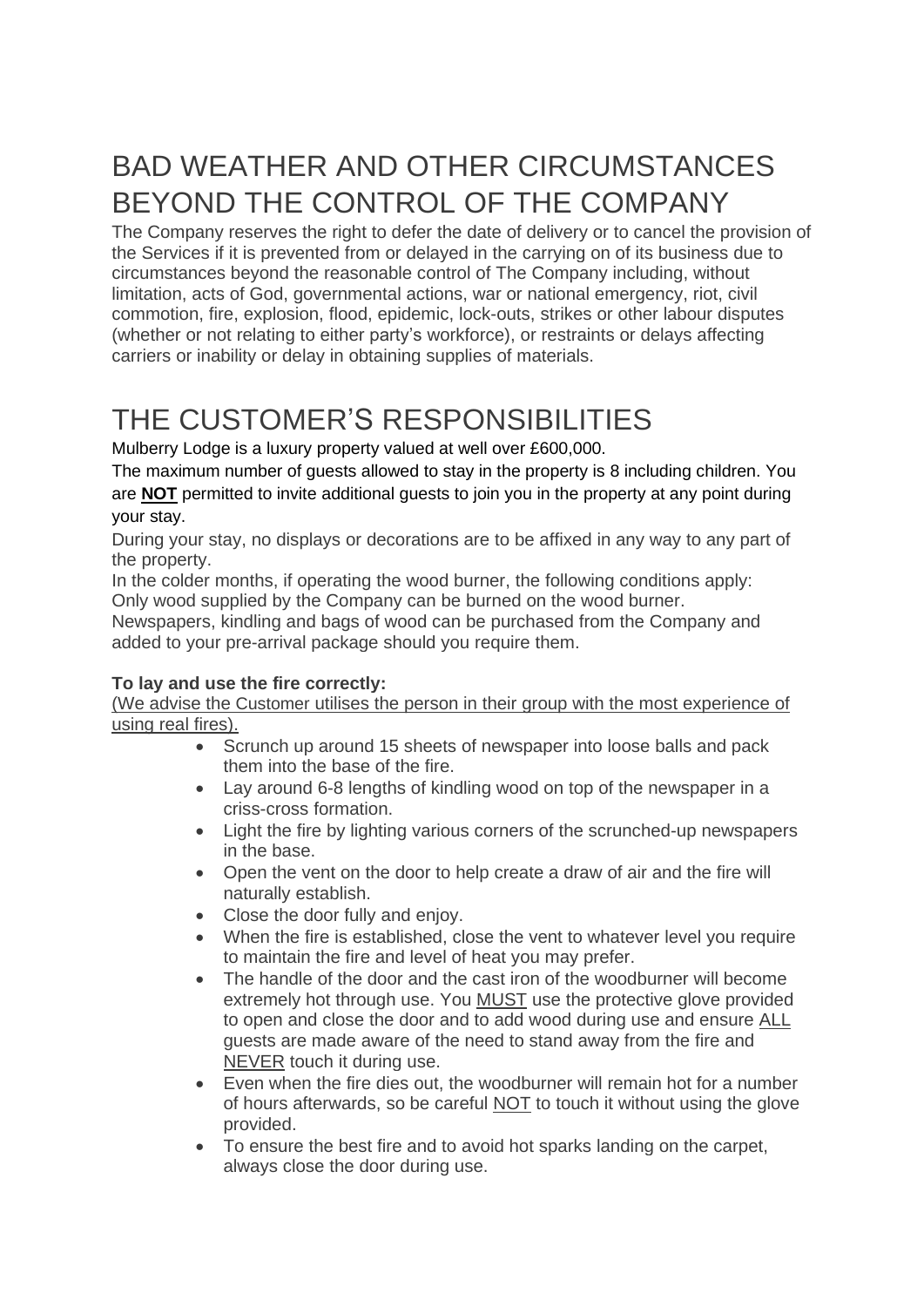- **NEVER** leave the fire unattended.
- **NEVER** go to bed whilst the fire is still on.

#### Candles may **NOT** be lit inside any part of the property.

Smoking is not permitted inside the property and any smoking, must take place out of doors, well away from the property (in accordance with legal requirements) and cigarette ends, cigar butts, pipe ash, matches, etc. must be placed in the receptacle provided for that purpose.

#### **STRICTLY NO SMOKING OR VAPOR CIGARETTES ARE PERMITTED IN THE HOUSE.**

If you have booked Mulberry Lodge for a Wedding stay, it is not permissible to throw confetti, rice, petals etc inside the house or outside in the garden grounds. Please inform your guests of this policy to avoid embarrassment and additional charges.

You will respect the interests of other nearby Estate residents and in particular, keep music and other noise at a reasonable volume for the time of day or night. All music must stop not later than 11pm.

Parking is permitted only on those areas designated for guests of Mulberry Lodge. In wet weather, the grassy areas of the garden or wider Estate can leave grass and mud on shoes. Therefore, to avoid causing stains on carpets and incurring damage fees, we encourage you to remove outdoor shoes before re-entering the property. Simply put, please treat Mulberry Lodge as if it were your own home.

Accommodation in the property is strictly for a maximum of 8 guests, including any children. Parties or any other type of gathering is strictly prohibited. Not adhering to this condition will result in the complete loss of security deposit as well as the Legal right to serve further damage costs to you.

All children staying in the property should be supervised at all times. You are welcome to enjoy our wider Estate grounds and the Customer makes use of the grounds purely at their own risk.

For safety, the CHILD LOCKS on the top floor windows must be in the 'restricted opening' position at all times.

Company members of staff are always present at Carberry Tower Mansion House and will be available to assist you should a need arise during your stay. Any instruction given by such persons regarding safety, security or compliance with conditions as set out above, must be strictly observed. Should any guests be unable to correct any aspect of poor behaviour or activities unacceptable to The Company as set out above, we reserve the right to terminate the Services without any form of refund to the Customer, should a suitable resolution not be agreed.

It is the Customer's responsibility to ensure that the garden grounds and property are cleared of all items belonging to the Customer and respectfully cleaned upon departure. An additional charge may be applied to the Customer for time and labour required to remove or send on any such items.

You will not attach anything to, or suspend anything from, the structure of the house or surrounding trees during your stay. You hereby indemnify The Company against any loss suffered by us as a result of your failure to comply with this clause.

The Company accepts no responsibility to you or any other party for loss of or damage to any items left or stored by you in the property or garden grounds.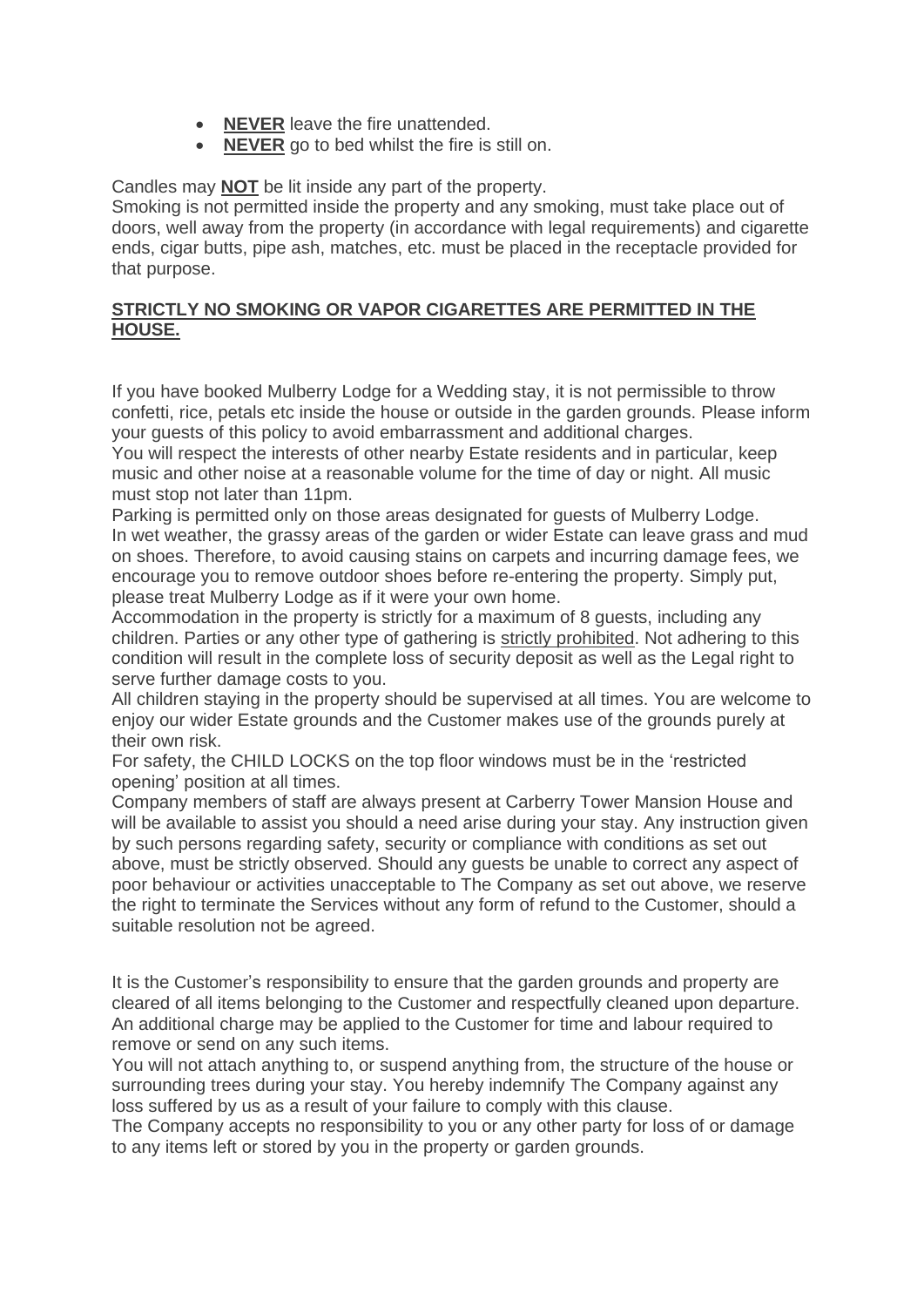All doors, including the French doors to the garden (which have two locks and must both be locked) must be locked if you leave the property for the day and at night-time.

It is the responsibility of the Customer to ensure the good conduct of their guests and any damage caused or additional labour required by the Company to remedy any damage, or to carry out additional cleaning required will be charged to the Customer. If the set of keys issued to you is lost, a £50.00 fee will be charged for full replacement. Towel damage: Bath Towel £30.00. Hand Towel £15.00. Bath Mat £20.00 Bed Linen damage: Sheet £25.00 Duvet Cover £50.00 Pillow Case £15.00 Mattress Damage £300.00

Burn marks on the carpet as a result of not operating the wood-burner properly as recommended above £1000.00 Cracked sink £500.00 Cracked Wall or Floor tile £500.00

## USE OF THE HOT TUB

- The Hot tub use is permitted to the hours of 10am and 9pm. Please be considerate to guests in the neighbouring Houses
- Glassware must not be used in or around the hot tub
- Please ensure feet are clean before entering the hot tub
- Water temperatures between  $35^{\circ}$ C  $38^{\circ}$ C are recommended
- Bathers must not exceed the maximum number permitted in the hot tub (5)
- Children under sixteen must not use the spa pool
- Bathers must not wear lotions, oils, makeup or skin creams in the spa pool
- Bathers must use the toilet and shower before entering the spa pool
- Bathers must not use the hot tub if they have had diarrhoea within the last 14 days
- Bathers are discouraged from swallowing the spa pool water
- It is recommended that bathers do not exceed 20 minutes immersion at a time
- No incontinent person may use the hot tub, either with or without a waterproof nappy
- It is recommended that the hot tub is not used after a heavy meal or while under the influence of alcohol or sedatives
- Intended users suffering from diseases of the heart and circulation, skin conditions, are immuno-suppressed, subject to fits, or taking drugs affecting the cardiovascular or nervous systems, should not use the hot tub without first seeking medical advice
- Pregnant women are advised to consult with their doctor before using a hot tub
- Never use the hot tub while using or after using narcotics or other drugs that may cause sleepiness, drowsiness or raise/lower blood pressure
- Never use the hot tub alone
- Take care when entering and leaving the hot tub. When leaving the hot tub leg muscles may be relaxed enough to make you unsteady
- If any allergic reaction occurs leave the hot tub and rinse off in the shower. If the reaction persists, contact reception or go to a local doctor or A&E
- Shower with soap and water before and after using the hot tub. Showering before use washes away many of the common skin bacteria and removes lotions, deodorants, creams etc. which reduce the effectiveness of the spa sanitizer which disinfects the water
- Soaking too long makes some people nauseous, dizzy, lightheaded, or faint. Do not soak for more than 15 minutes at one sitting in 104 degrees Fahrenheit (40°C) water as extending this time can affect your inner organs and cause fever-like conditions. If you wish to soak for a longer period of time in high temperatures, leave the spa or hot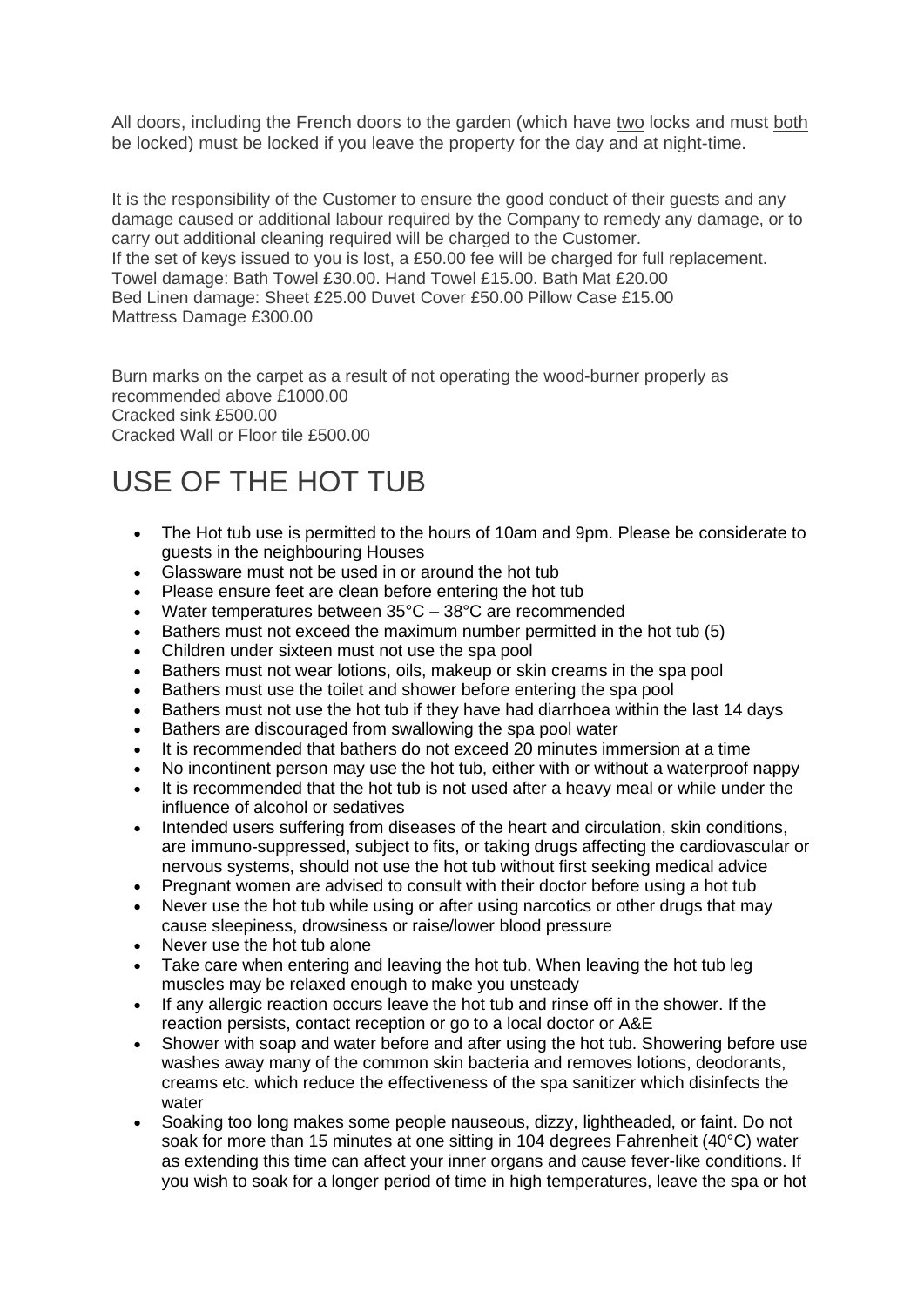tub after 15 minutes, shower, cool down and then return for another brief stay. In lower temperatures (e.g. 36-37°C or 98.6 degrees Fahrenheit – normal body temperature), most people can comfortably and safely soak for longer periods at one sitting. If you have any questions about what's right for you and your family, consult with your doctor.

### OPERATING THE HOT TUB

- NEVER close the lid with bathers in the tub
- NEVER allow children to use the spa or hot tub. When not in use, make sure the cover is on and secured
- DO Brush any mud/grit from your feet before entering the water
- DO NOT use oils, soaps or any detergent in the water
- DO NOT use glassware in the Tub
- DO NOT eat food or Smoke in the Tub
- DO NOT press more than one button at once (or it will be cold next time you want to use it). Use only brief pressure on buttons
- DO NOT continuously press 'Lights'
- DO NOT introduce mud, stones, sticks, grit etc. into the water
- DO NOT jump into the water or play ball games
- DO NOT sit, stand or lie on the lid or external edge of the Hot Tub at anytime; or allow children on the lid

**Failure to abide by these rules may result in in loss of deposit and additional charges incurred.**

**If you are unsure as to how to use any aspect of the hot tub then please contact Reception for clarification**

**VERY IMPORTANT – PLEASE NOTE - You and your guests use the Hot Tub at your own risk**



**Correct procedure for opening the cover.**

**Lift half of the cover onto the swing arm**

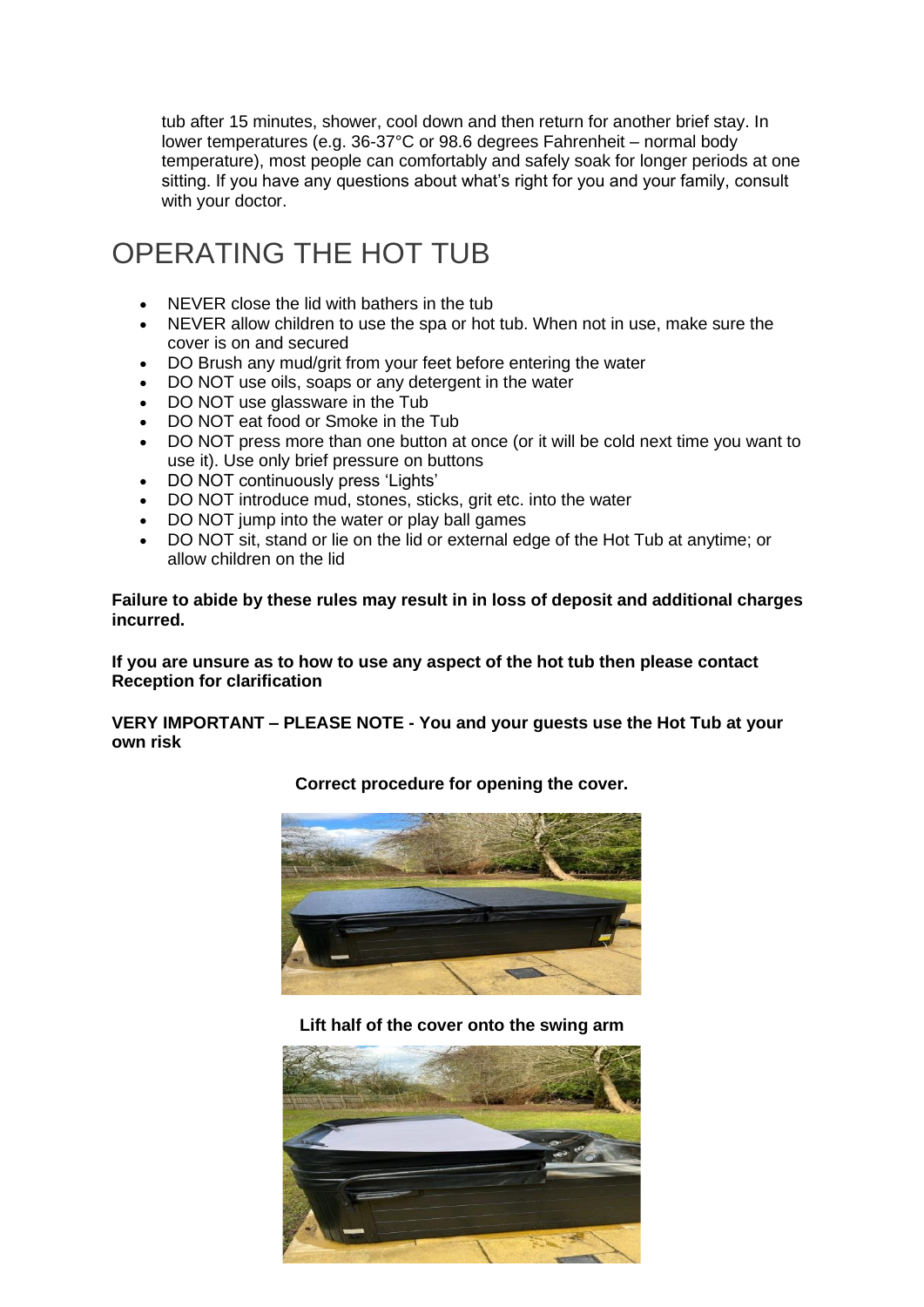**Use the swing arm to lift second half of the cover**



#### Dog Policy

One dog is permitted in the property at a supplement charge of £30 per night, unless otherwise agreed by Carberry Tower. Dogs are permitted in the kitchen and ground floor living areas. Dogs are not permitted on the furniture or in the bedrooms. Any dog hair found on furniture or beds will incur an additional cleaning cost from £150.00.

Dogs are not to be left alone in the house.

Please be advised that dogs are not allowed in Carberry Tower Mansion House or the greater estate. The recommended walking route is detailed below or alternatively please contact Reception for further information and suggestions.